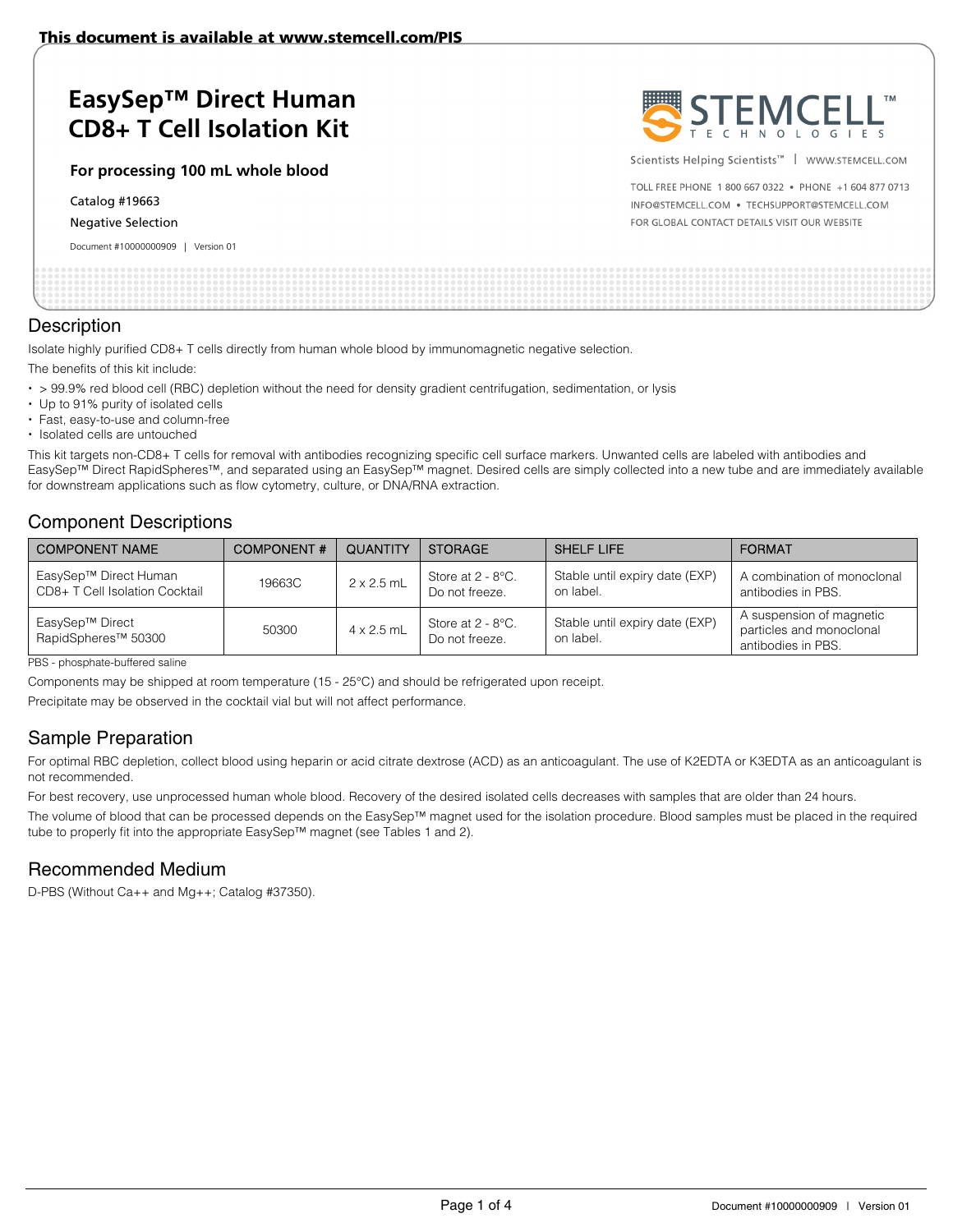

### Directions for Use – Manual EasySep™ Protocols

See page 1 for Sample Preparation and Recommended Medium. Refer to Tables 1 and 2 for detailed instructions regarding the EasySep™ procedure for each magnet.

**Table 1. EasySep™ Direct Human CD8+ T Cell Isolation Kit Protocol** 

|                         |                                                                                                                                            | <b>EASYSEP™ MAGNETS</b>                                                  |                                                                                               |  |  |
|-------------------------|--------------------------------------------------------------------------------------------------------------------------------------------|--------------------------------------------------------------------------|-----------------------------------------------------------------------------------------------|--|--|
| <b>STEP</b>             | <b>INSTRUCTIONS</b>                                                                                                                        | EasySep™<br>(Catalog #18000)                                             | "The Big Easy"<br>(Catalog #18001)                                                            |  |  |
| $\vert$ 1               | Collect sample within the volume range.                                                                                                    | $0.5 - 1.5$ mL                                                           | $1.5 - 7$ mL                                                                                  |  |  |
|                         | Add whole blood sample to required tube.                                                                                                   | 5 mL (12 x 75 mm) polystyrene round-bottom tube<br>(e.g. Catalog #38007) | 14 mL (17 x 95 mm) polystyrene round-bottom tube<br>(e.g. Catalog #38008)                     |  |  |
| $\overline{2}$          | Vortex RapidSpheres™.<br>NOTE: Particles should appear evenly dispersed.                                                                   | 30 seconds                                                               | 30 seconds                                                                                    |  |  |
| $\overline{\mathbf{3}}$ | Add Isolation Cocktail to sample.                                                                                                          | 50 µL/mL of sample                                                       | 50 µL/mL of sample                                                                            |  |  |
| $\overline{4}$          | Add RapidSpheres™ to sample.                                                                                                               | 50 µL/mL of sample                                                       | 50 µL/mL of sample                                                                            |  |  |
| 5 <sub>5</sub>          | Mix and incubate.                                                                                                                          | RT for 5 minutes                                                         | RT for 5 minutes                                                                              |  |  |
| 6                       | Add recommended medium to top up the sample<br>to the indicated volume. Mix by gently pipetting<br>up and down 2 - 3 times.                | Top up to 2.5 mL                                                         | • Top up to double the volume for samples $\leq$ 5 mL<br>• Top up to 10 mL for samples > 5 mL |  |  |
| $\overline{7}$          | Place the tube (without lid) into the magnet and<br>incubate.                                                                              | RT for 5 minutes                                                         | RT for 5 minutes                                                                              |  |  |
| 8                       | Pick up the magnet, and in one continuous<br>motion invert the magnet and tube, pouring the<br>enriched cell suspension* into a new tube.  | Use a new 5 mL tube                                                      | Use a new 14 mL tube                                                                          |  |  |
| 9                       | Add RapidSpheres <sup>™</sup> to the new tube containing<br>the enriched cells.                                                            | Use same volume as in step 4                                             | Use same volume as in step 4                                                                  |  |  |
|                         | Mix and incubate.                                                                                                                          | RT for 5 minutes                                                         | RT for 5 minutes                                                                              |  |  |
| 10 <sup>°</sup>         | Remove the tube from the magnet and place the<br>tube from step 9 (without lid) into the magnet<br>and incubate for a second separation.   | RT for 5 minutes                                                         | RT for 5 minutes                                                                              |  |  |
| 11                      | Pick up the magnet, and in one continuous<br>motion invert the magnet and tube,** pouring the<br>enriched cell suspension into a new tube. | Isolated cells are ready for use                                         | Use a new 14 mL tube                                                                          |  |  |
| 12 <sub>1</sub>         | Remove the tube from the magnet and place the<br>new tube (without lid) into the magnet and<br>incubate for a third separation.            | $---$                                                                    | RT for 5 minutes                                                                              |  |  |
| 13                      | Pick up the magnet, and in one continuous<br>motion invert the magnet and tube,** pouring the<br>enriched cell suspension into a new tube. | $- - -$                                                                  | Isolated cells are ready for use                                                              |  |  |

RT- room temperature (15 - 25°C)

\* Following the first magnetic separation, the collected cells may contain a significant amount of RBCs and may look similar to the original unprocessed human whole blood sample.

\*\* To minimize RBC contamination in the isolated cells, pour off the sample along a clean area of the tube (i.e. the opposite side to where the sample was poured in).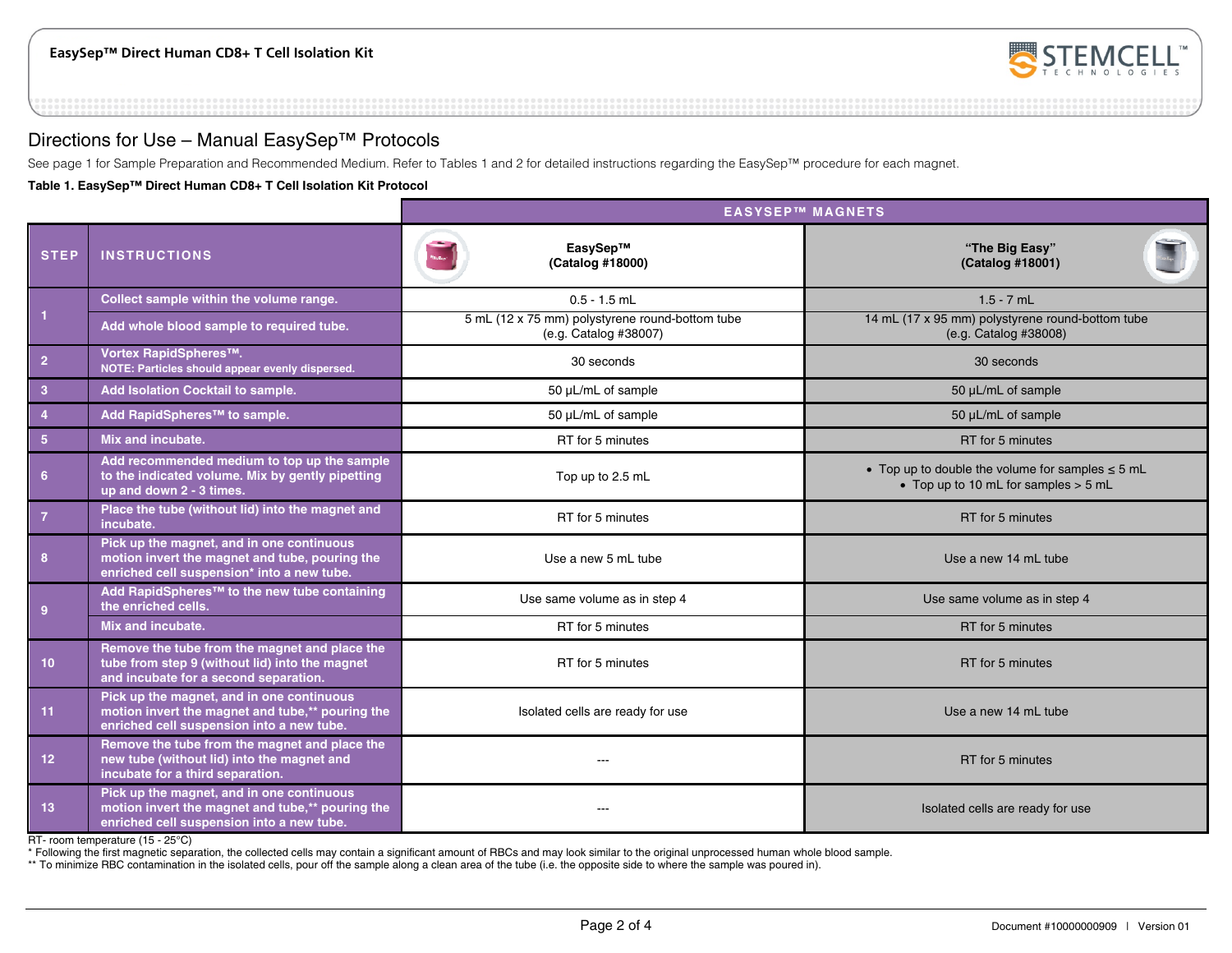

**Table 2. EasySep™ Direct Human CD8+ T Cell Isolation Kit Protocol** 

|                |                                                                                                                                                                                                                                                               | <b>EASYSEP™ MAGNETS</b>                                                     |                                                                                                    |                                                                                                    |
|----------------|---------------------------------------------------------------------------------------------------------------------------------------------------------------------------------------------------------------------------------------------------------------|-----------------------------------------------------------------------------|----------------------------------------------------------------------------------------------------|----------------------------------------------------------------------------------------------------|
| <b>STEP</b>    | <b>INSTRUCTIONS</b>                                                                                                                                                                                                                                           |                                                                             | EasyEights™ (Catalog #18103)                                                                       | Easy 50<br>(Catalog #18002)                                                                        |
|                |                                                                                                                                                                                                                                                               | 5 mL tube                                                                   | <b>AND TAXAL</b><br>14 mL tube                                                                     |                                                                                                    |
|                | Collect sample within the volume range.                                                                                                                                                                                                                       | $0.5 - 1.5$ mL                                                              | $1.5 - 7$ mL                                                                                       | $7 - 30$ mL                                                                                        |
| $\overline{1}$ | Add whole blood sample to required tube.                                                                                                                                                                                                                      | 5 mL (12 x 75 mm)<br>polystyrene round-bottom tube<br>(e.g. Catalog #38007) | 14 mL (17 x 95 mm)<br>polystyrene round-bottom tube<br>(e.g. Catalog #38008)                       | 50 mL (30 x 115 mm) conical tube<br>(e.g. Catalog #38010)                                          |
| $\overline{2}$ | Vortex RapidSpheres™.<br>NOTE: Particles should appear evenly dispersed.                                                                                                                                                                                      | 30 seconds                                                                  | 30 seconds                                                                                         | 30 seconds                                                                                         |
| 3 <sup>°</sup> | Add Isolation Cocktail to sample.                                                                                                                                                                                                                             | 50 µL/mL of sample                                                          | 50 µL/mL of sample                                                                                 | 50 µL/mL of sample                                                                                 |
| $\overline{4}$ | Add RapidSpheres™ to sample.                                                                                                                                                                                                                                  | 50 µL/mL of sample                                                          | 50 µL/mL of sample                                                                                 | 50 µL/mL of sample                                                                                 |
| 5 <sub>1</sub> | Mix and incubate.                                                                                                                                                                                                                                             | RT for 5 minutes                                                            | RT for 5 minutes                                                                                   | RT for 5 minutes                                                                                   |
| 6 <sup>6</sup> | Add recommended medium to top up the sample<br>to the indicated volume. Mix by gently pipetting<br>up and down 2 - 3 times.                                                                                                                                   | Top up to 2.5 mL                                                            | • Top up to double the volume for<br>samples $\leq$ 5 mL<br>• Top up to 10 mL for samples $>$ 5 mL | • Top up to double the volume for<br>samples $\leq$ 25 mL<br>• Top up to 50 mL for samples > 25 mL |
| $\overline{7}$ | Place the tube (without lid) into the magnet and<br>incubate.                                                                                                                                                                                                 | RT for 5 minutes                                                            | RT for 5 minutes                                                                                   | RT for 10 minutes                                                                                  |
| 8              | Carefully pipette*** (do not pour) the enriched<br>cell suspension into a new tube.<br>NOTE: Collect the entire clear fraction from top to bottom.<br>For optimal recovery, also collect a small volume of RBCs<br>(up to 10% of the starting sample volume). | Use a new 5 mL tube<br>Use a new 14 mL tube                                 |                                                                                                    | Use a new 50 mL tube                                                                               |
| $\overline{9}$ | Add RapidSpheres <sup>™</sup> to the new tube containing<br>the enriched cells.                                                                                                                                                                               | Use same volume as in step 4                                                | Use same volume as in step 4                                                                       | Use same volume as in step 4                                                                       |
|                | Mix and incubate.                                                                                                                                                                                                                                             | RT for 5 minutes<br>RT for 5 minutes                                        |                                                                                                    | RT for 5 minutes                                                                                   |
| 10             | Remove the tube from the magnet and place the<br>tube from step 9 (without lid) into the magnet<br>and incubate for a second separation.                                                                                                                      | RT for 5 minutes                                                            | RT for 5 minutes                                                                                   | RT for 5 minutes                                                                                   |
| 11             | Carefully pipette*** (do not pour) the enriched<br>cell suspension into a new tube.<br>NOTE: Collect only the clear fraction.                                                                                                                                 | Use a new 5 mL tube                                                         | Use a new 14 mL tube                                                                               | Use a new 50 mL tube                                                                               |
| 12             | Remove the tube from the magnet and place the<br>new tube (without lid) containing the enriched<br>cells into the magnet and incubate for a third<br>separation.                                                                                              | RT for 5 minutes                                                            | RT for 5 minutes                                                                                   | RT for 5 minutes                                                                                   |
| 13             | Carefully pipette*** (do not pour) the enriched<br>cell suspension into a new tube.<br>NOTE: Collect only the clear fraction.                                                                                                                                 | Isolated cells are ready for use                                            | Isolated cells are ready for use                                                                   | Isolated cells are ready for use                                                                   |

RT - room temperature (15 - 25°C)

\*\*\* Collect the entire enriched cell suspension, all at once, into a single pipette (e.g. for EasyEights™ 5 mL tube use a 2 mL serological pipette [Catalog #38002]; for EasyEights™ 14 mL tube use a 10 mL serological pipet